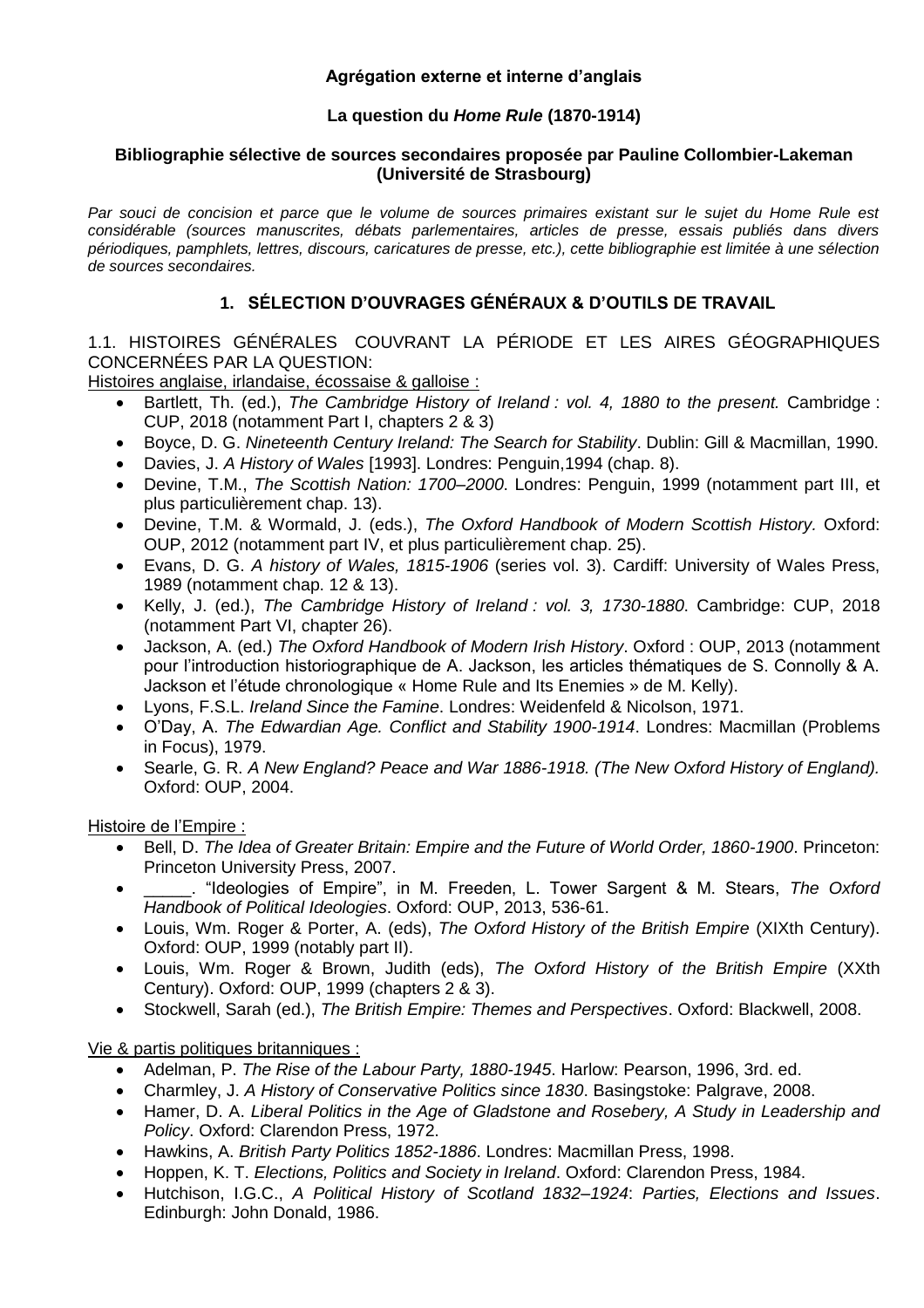- Jenkins, T. A. *Parliament, Party and Politics in Victorian Britain*. Manchester: Manchester University Press, 1996.
- O'Day, A. (ed.). *Government and Institutions in the post-1832 United Kingdom*. Lewiston (NY): The Edwin Mellen Press, 1995.
- Pugh, M. *The Making of Modern British Politics 1867-1945* [1982]. Oxford: Blackwell, 2002 (3rd ed).
- Searle, G.R. *The Liberal Party*. *Triumph and Disintegration, 1886-1929* (British History in Perspective). Basingstoke: Palgrave, 2001 (2nd ed).
- Shannon, R. *Gladstone: Heroic Minister, 1856-1898*. Londres: Penguin, 1999.

## 1.2 INSTRUMENTS DE TRAVAIL :

Dictionnaires :

- Stenton, M. (ed.). *Who's Who of British Members of Parliament, A biographical Dictionary of the House of Commons Based on Annual Volumes of Dod's Parliamentary Companion and Other Sources, vol I.: 1832-1885*. Hassocks (Sussex): Harvester Press, 1976.
- Stenton, M. & S. Lees (eds.). *Who's Who of British Members of Parliament, A biographical Dictionary of the House of Commons Based on Annual Volumes of Dod's Parliamentary Companion and Other Sources, vol. II, 1885-1918.* Hassocks (Sussex): Harvester Press, 1978.
- Oxford Dictionary of National Biography : http://www.oxforddnb.com

## Quelques repères historiographiques :

- Grob-Fitzgibbon, B. J. "The Curious Case of the Vanishing Debate over Irish Home Rule: The Dominion of Canada, Irish Home Rule, and Canadian Historiography", *American Review of Canadian Studie*s, 45:1 (2015), 113-128.
- Harkness, D. "Ireland", in R. Winks (ed.), *The Oxford History of the British Empire: Historiography*, vol. 5. Oxford: OUP, 1999, 114-133.
- Howe, S. "Minding the Gaps: New Directions in the Study of Ireland and Empire". *Journal of Empire and Commonwealth History*, 37, 1 (Mars 2009), 135-49.
- O'Day, A. "Home Rule and the Historian", in D. G. Boyce & A. O'Day (eds.). *The Making of Modern Irish History: Revisionism and the Revisionist Controversy*. Londres: Routledge, 1996, 141-62 (voir aussi le chapitre de A. Jackson sur l'unionisme dans le même ouvrage).
- Lloyd Jones, N (& al). "A New Plea for an Old Subject? Four Nations History for the Modern Period", in N. Lloyd-Jones & M. M. Scull (eds.), *Four Nations Approaches to Modern 'British' History, A (Dis)United Kingdom?*, Londres: Palgrave, 2018, 3-31.
- Robbins, K., "L'historiographie britannique et la « Britishness »", *Revue d'histoire du XIXe siècle*, 37 (2008), 111-26.

# **2. OUVRAGES PLUS SPÉCIFIQUES, CLASSÉS THÉMATIQUEMENT :**

2.1 LES MOUVEMENTS POUR LE HOME RULE

Histoire du nationalisme constitutionnel irlandais/Home Rule irlandais

- Brennan, E. & S. Gillespie. *Nationalism and Unionism: from Union to Partition*. Cambridge: CUP, 1996.
- Bull, P. "The United Irish League and the Reunion of the Irish Parliamentary Party, 1989-1900". *Irish Historical Studies*, XXVI, nº 101 (1988), 51-78.
- Chambers, I. "Kilmainham the infamous 'treaty' reconsidered". *Australian Journal of Irish Studies*, 2 (2002), 48-68.
- Collombier-Lakeman, P. "Nationality and Citizenship in the Irish Home Rule Debates of 1886", *Revue française de civilisation britannique*, 22:1 (2016).
- "Le « parti nationaliste irlandais » au XIXe siècle : « facteur d'éloignement » et instrument de conquête", *Études irlandaises*, 40:1 (2015) 17-28.
- Farrell, B. (ed.). *The Irish Parliamentary Tradition*. Dublin: Gill & Macmillan, 1973.
- Grenfell, M., *Home Rule and the Irish Question*. Londres: Longman, 1980.
- \*\*\*Jackson, A. *Home Rule, An Irish History, 1800-2000*. Londres: Weidenfeld & Nicolson, 2003.
- Jay, R. "Nationalism, Federalism and Ireland ", in M. Forsyth (ed.). *Federalism and Nationalism*, Leicester: Leicester University Press, 1989, 209-22.
- Loughlin, J. "The Irish Protestant Home Rule Association and Nationalist Politics, 1886-1893". *Irish Historical Studies*, XXIV, nº 95 (1985), 341-60.
- \*\*Lyons, F. S. L. *The Irish Parliamentary Party, 1890-1910*. Londres: Faber & Faber, 1951.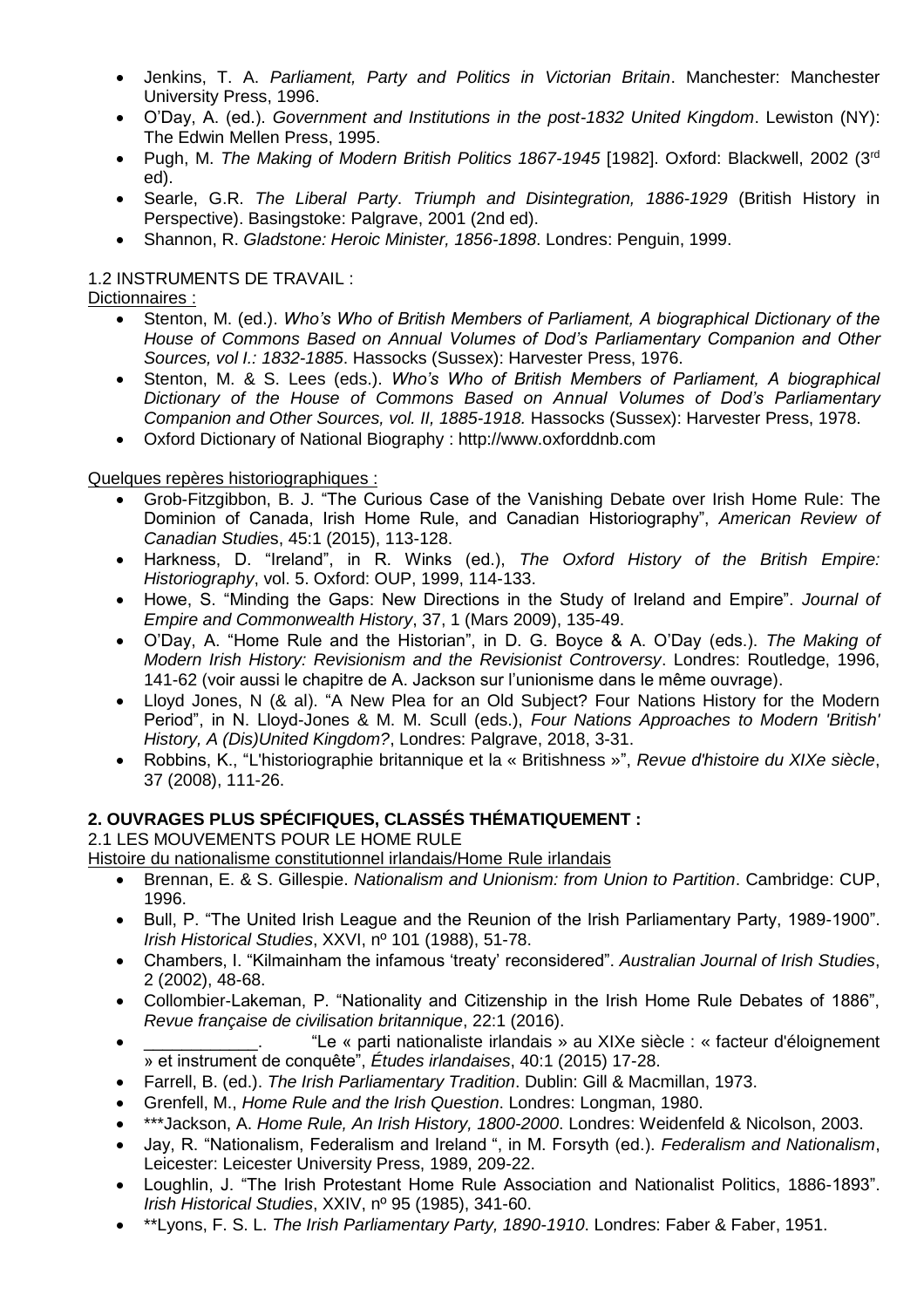- Lyons, F. S. L. "The Two Faces of Home Rule" in K. B. Nowlan (ed.). *The Making of 1916: Studies in the History of the Rising*. Dublin: The Stationery Office, 1969, 99-127.
- McCaffrey, L. J. "The Home Rule Party and Irish Nationalist Opinion, 1874-76". *Catholic Historical Review*, XLIII, n° 2 (1957), 160-77.
- "Irish Federalism in the 1870s, a Study in Conservative Nationalism". *American Philosophy Society Transactions, new series*, vol. 52, pt. 6 (1962), 1-58.
- McConnell, J. "The franchise factor in the defeat of the Irish parliamentary party 1885-1918". *Historical Journal*, XLVII, n° 2 (2004), 355-77.
- . "The Irish Parliamentary Party in Victorian and Edwardian London" in P. Gray (ed.). *Victoria's Ireland?: Irishness and Britishness, 1837-1901*. Dublin: Four Court Press, 2005, 37-50.
- Moody, T. W. "The New Departure in Irish Politics, 1878-9", in H. A. Cronne, T. W. Moody & D. B. Quinn (eds.). *Essays in British and Irish History in Honour of James Eadie Todd*. Londres: F. Muller, 1949, 303-33.
- Morton, G. *Home Rule and the Irish Question*. Londres: Longman, 1980.
- \*\* Mulvagh, C. *The Irish parliamentary party at Westminster, 1900-18*. Manchester: Manchester University Press, 2016.
- O'Brien, C. C. "The Machinery of the Irish Parliamentary Party, 1880-85". *Irish Historical Studies*, V, n° 17 (1946), 55-85.
- \*O' Day, A. *The English Face of Irish Nationalism, Parnellite Involvement in British Politics, 1880- 1886*. Dublin: Gill & Macmillan, 1977.
- \*\*\*\_\_\_\_\_\_\_\_\_\_\_. *Irish Home Rule 1867-1921*. Manchester: Manchester University Press, 1998.
- Paseta, S. "Ireland's last Home Rule generation: the decline of constitutional nationalism in Ireland, 1913-30" in M. Cronin & J. M. Regan (eds.). *Ireland: The Politics of Independence 1922- 49*. Basingstoke: Macmillan, 2000, 13-31.
- Thornley, D. "The Irish Home Rule party and parliamentary obstruction, 1874-1887". *Irish Historical Studies*, XII, n° 45 (March 1960), 38-57.
- \*Ward, Alan J. *The Irish Constitutional Tradition, Responsible Government and Modern Ireland, 1782-1992*. Dublin: Dublin Academic Press, 1994.

Histoire du nationalisme constitutionnel écossais /Home Rule écossais

- \*\*Finlay, Richard J., *A Partnership for Good: Scottish Politics and the Union since 1880*, Edinburgh: John Donald, 1997 (introduction + chap. 1 & 2)
- \*Hanham, H. J. *Scottish Nationalism*. Londres: Faber & Faber, 1969.
- Harvie, C. *Scotland and Nationalism*, London: Allen and Unwin, 1977.
- Morton, G. "Scottish Rights and 'Centralisation' in the Mid-Nineteenth Century', *Nations and Nationalism*, 2:2 (1996), 257-79.
- Morton, Graeme, "What If? The Significance of Scotland's Missing Nationalism in the Nineteenth Century", in D. Broun, R. Finlay and M. Lynch (eds), *Image and Identity: The Making and Remaking of Scotland through the Ages*. Edinburgh: John Donald, 1998, 157-76.
- . "The First Home Rule movement in Scotland, 1886-1918" in H. Th. Dickinson & M. Lynch (eds.). *The Challenge to Westminster: sovereignty, devolution and independence*, East Linton: Tuckwell, 2000, 113-22.
- Savage, D. C. "Scottish Politics, 1885-86". *Scottish Historical Review*, vol. XL, n° 2 (octobre 1961), 118-35.
- Sunter, R. M. *The Rise of Scottish Nationalism in the Nineteenth Century, International Review of Scottish Studies*, 6 (1976) 14-26.
- Thompson, M. K., "Defining Liberalism: the first Home Rule crisis in the Scottish capital", *Innes Review*, 67:1 (2016) 6-30.

Histoire du nationalisme constitutionnel gallois/ Home Rule gallois

- Jones, J. G., "Early campaigns to secure a Secretary of State for Wales, 1890-1939", *Transactions of the Honourable Society of Cymmrodorion* (1988); 153-75.
- \*\*\*Morgan, K. O. *Wales in British Politics 1868-1922*. Cardiff: University of Wales Press, 1963.
- \*\_\_\_\_\_\_\_\_\_\_\_\_\_\_\_\_\_\_. "Welsh nationalism: the historical background", *Journal of Contemporary History*, 6:1 (1971) 153-72
- \_\_\_\_\_\_\_\_\_\_\_\_\_\_. *Rebirth of a Nation Wales 1880–1980*, Oxford: Oxford University, 1982 (part I).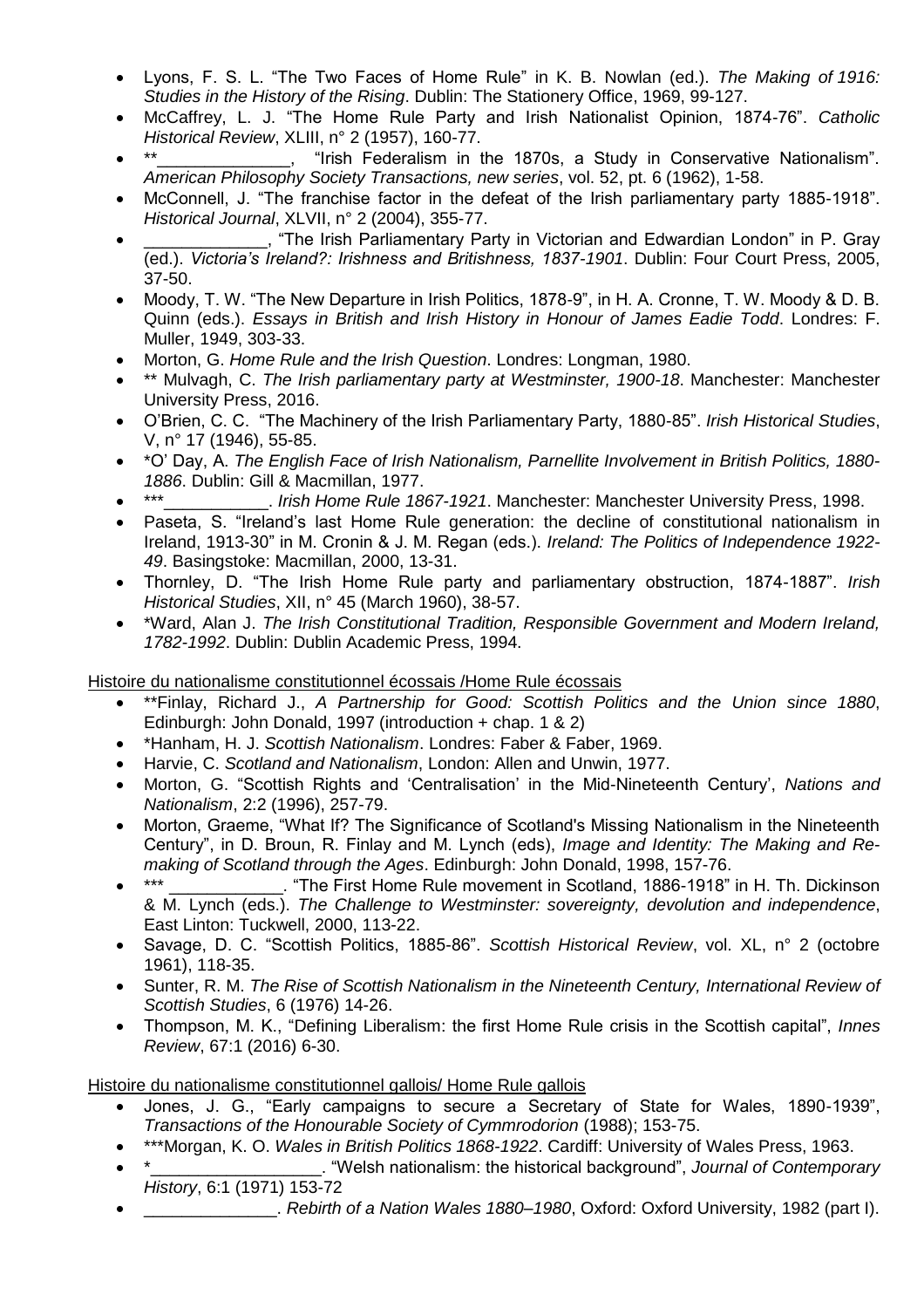• \*\*Williams, E. W. "Liberalism in Wales and the politics of Welsh Home Rule, 1886-1910", *Bulletin of the Board of Celtic Studies*, 37 (1990) 191-207.

#### Histoires comparées :

- \*Burness, Catriona, *'Strange Associations': The Irish Question and the Making of Scottish Unionism, 1886–1918*, East Linton: Tuckwell Press, 2003
- Coupland, R. *Welsh and Scottish Nationalism: A Study*. Londres : Collins, 1954.
- \* Tanner, Duncan (ed.). *Debating Nationhood and Governance in Britain, 1885–1945: Perspectives from the 'Four Nations*', Devolution Series. Manchester: Manchester University Press, 2006 (chap. 1 à 4).

# 2.2 ACTEURS ASSOCIÉS AUX MOUVEMENTS POUR LE HOME RULE :

# Isaac Butt

- \*Bull, Ph. "Isaac Butt and the politics of accomodation". *Australian Journal of Irish Studies*, 1 (2001), 158-66.
- \*McCaffrey, L. J. "Isaac Butt and the Home Rule Movement: A Study in Conservative Nationalism". *Review of Politics*, 22 (Janvier 1960), 72-95.
- McCormack, W. J. "Isaac Butt (1813-1879) and the Inner Failure of Protestant Home Rule, in C. Brady (ed.). *Worsted in the Game, Losers in Irish History*. Dublin : The Liliput Press, 1989, 121- 132.
- \_\_\_\_\_, "Defining Ireland's Place in Parliament Institutions: Isaac Butt and Parnell in the 1870s" in A. O'Day (ed.), *Government and Institutions in the post-1832 United Kingdom*, Lewiston, NY : The Edwin Mellen Press, 1995.
- \*Reid, C. W. "'An Experiment in Constructive Unionism' : Isaac Butt, Home Rule and Federalist Political Thought during the 1870s", English Historical Review, 129:537 (2014) 332-361.
- \* Thornley, D. *Isaac Butt and Home Rule*. Londres : Macgibbon & Kee, 1964.

## Charles Stewart Parnell

Beaucoup de biographies de Parnell ainsi que des articles plus spécialisés ont été publiés. Parmi toute la littérature existante on pourra se référer à

- Bew, P. *Enigma. A New Life of Charles Stewart Parnell*. Dublin : Gill & Macmillan, 2011.
- \*Boyce, D. G. & A. O'Day. *Parnell in perspective*. Londres: Routledge, 1991.
- Foster, R. F. "Interpretations of Parnell". *Studies*, 80 (1991), 349-57.
- Kee, R. *The Laurel and the Ivy: the Story of Charles Stewart Parnell and Irish Nationalism*. Londres : Hamish Hamilton, 1993.
- Lyons, F.S.L. "The Economic Ideas of Parnell" in M. Roberts (ed.). *Historical Studies*, *II*, Londres : Bowes & Bowes, 1959, 60-78.
- \_\_\_\_\_\_\_\_\_\_\_\_\_\_. "The Political Ideas of Parnell". *Historical Journal*, XVI, n° 4 (décembre 1973), 749-75.
- \*\_\_\_\_\_\_\_\_\_\_\_\_\_\_. *Charles Stewart Parnell*. Londres : Collins, 1977.
- \*McCartney, D & P. Travers. *Parnell Reconsidered*. Dublin: UCD Press, 2013.
- O' Brien, C. C. *Parnell and his Party, 1880-1890*. Oxford : Clarendon Press, 1957.
- \*\* O' Day, A. *Parnell and the First Home Rule Episode: 1884-87*. Dublin : Gill & Macmillan, 1986.
- Travers, P. "Reading between the lines: the political speeches of Charles Stewart Parnell". *Studia Hibernica*, XXXVII (2000-1), 243-56.

#### Les contemporains, héritiers & successeurs de Parnell :

Il existe un certain nombre d'articles et d'ouvrages sur plusieurs personnalités du parti parlementaire irlandais. Il ne paraît pas utile ici de mentionner des ouvrages ou articles trop spécialisés mais il serait bon que les candidats retiennent au moins les noms de John Redmond, Justin McCarty, John Dillon, William O'Brien, Timothy Healy, Michael Davitt. Ces quelques travaux pourraient s'avérer utiles:

- Callanan, F. *T. M. Healy.* Cork: Cork University Press, 1996.
- Doyle, E. J. *Justin McCarthy.* Dundalk: Dundalgan Press, 1996.
- Finnan, J. P. *John Redmond and Irish Unity, 1912-1918*. Syracuse: Syracuse University Press, 2004
- Laffan, M. "John Redmond (1856-1918) and Home Rule", in C. Brady (ed.). *Worsted in the Game, Losers in Irish History*. Dublin: The Liliput Press, 1989, 133- 141.
- Lyons, F. S. L. *John Dillon, A Biography*. Chicago: University of Chicago Press 1968.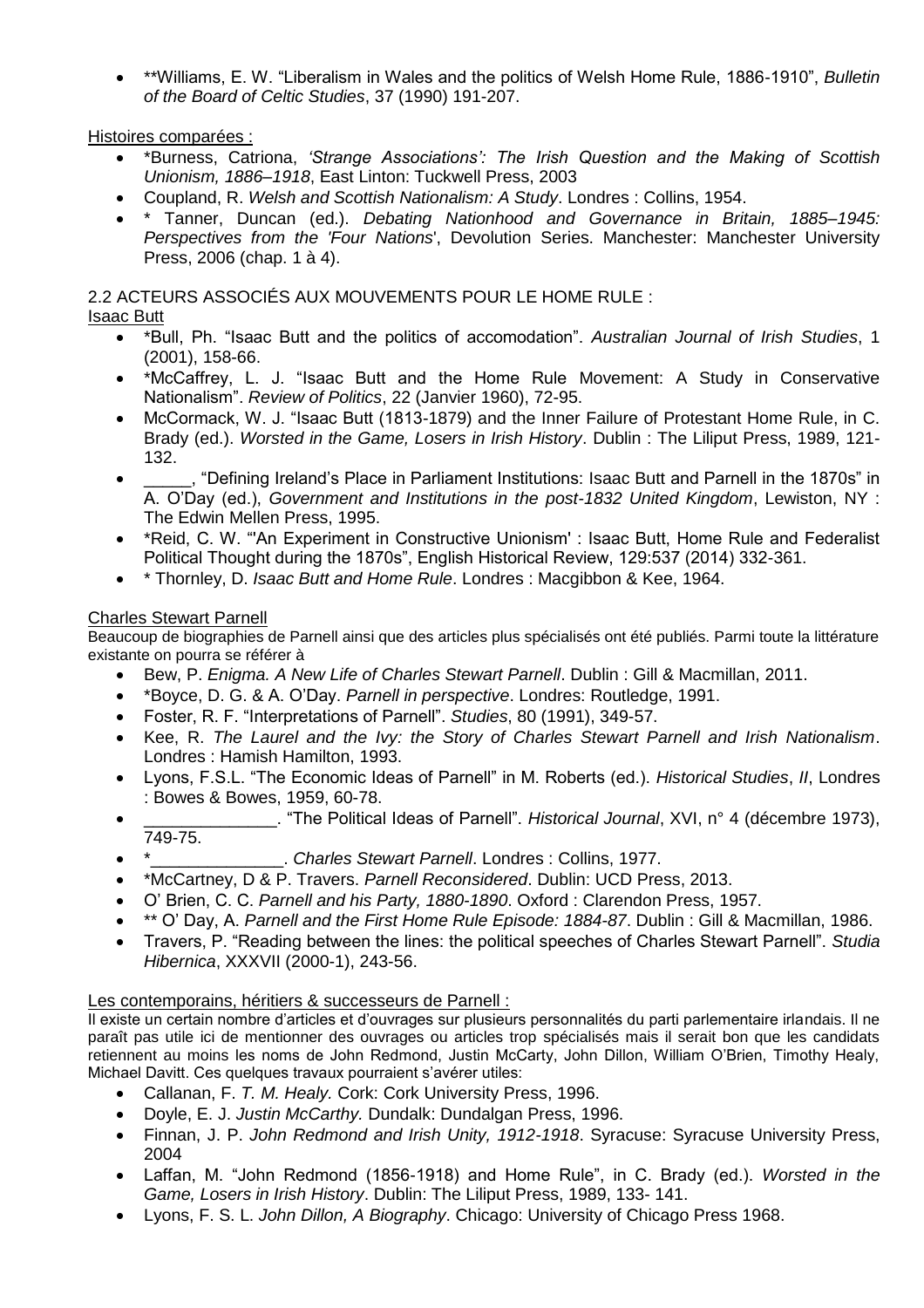- Marley, M. *Michael Davitt, Freelance Radical and Frondeur*, Dublin: Four Courts Press, 2007.
- \*Meleady, D. *Redmond : the Parnellite.* Cork: Cork University Press, 2008.
- \*\_\_\_\_\_\_\_\_\_. *John Redmond : the national leader*. Dublin: Merrion, 2014.
- O'Brien, J. V. *William O'Brien or the Course of Irish Politics, 1881-1918*. Berkeley: University of California Press, 1976.
- Paseta, S. *Irish nationalist women, 1900-1918*. Cambridge: CUP, 2013.
- Tierney, M. "John Dillon and the Home Rule Movement". *Studies*, 58 (1969), 63-73.
- \*Wheatley, M. "John Redmond and Federalism in 1910". *Irish Historical Studies*, Vol. XXXII, n° 127 (Mai 2001), 343-64.

#### Acteurs spécifiques en Écosse & au Pays de Galles

- Jones, J. G., "E.T. John and Welsh home rule, 1910-14", *Welsh History Review*,13 (1987) 453- 67.
- McFarland, E. W. *John Ferguson, 1836–1906: Irish Issues in Scottish Politics*. East Linton: Tuckwell P., 2003.
- Morgan, K. O. "Tom Ellis versus Lloyd George: the fractured consciousness of fin-de-siècle Wales", in G. H. Jenkins & B. J. Smith (eds.), *Politics and society in Wales, 1840-1922 : essays in honour of Ieuan Gwynedd Jones*. Cardiff, 1988, 93-112.
- \_\_\_\_\_\_\_\_\_\_."Lloyd George's Flintshire loyalist: The political achievement of John Herbert Lewis MP (1858-1933)", Journal of Liberal History, 57 (2007) 18-30.
- Morton, G. "Returning Nationalists, Returning Scotland: James Grant and Theodore Napier", in M. Varricchio (ed.), *Back to Caledonia: Scottish Homecomings from the Seventeenth Century to the Present*, Edinburgh: John Donald, 2012, 109-127.

## 2.3 LES PARTIS BRITANNIQUES ET LE HOME RULE :

Le débat du Home Rule à l'échelle britannique :

- \*Biagini, E. (ed.). *Citizenship and Community: Liberals, Radicals and Collective Identities in the British Isles, 1865-1931*. Cambridge: CUP, 1996 (notamment part III).
- \*\*Burgess, M. *The British tradition of Federalism*. London: Leicester University Press, 1995.
- \*Jalland, P. "United Kingdom Devolution, 1910-14: Political Panacea or Tactical Diversion?". *English Historical Review*, Vol.XCIV, n° 373 (Octobre 1979), 757-85.
- Howard, C. D. H. "Documents Relating to the Irish 'Central Board' Scheme, 1884-85". *Irish Historical Studies*, VIII, n° 31 (Mars 1953), 237-63.
- Kendle, J. E. "The Round Table Movement and 'Home Rule All Round'". *Historical Journal*, XI, nº 2 (1968), 332-53.
- \*\*\*\_\_\_\_\_\_\_\_\_\_\_. *Ireland and the Federal Solution: the Debates over the United Kingdom Constitution, 1870-1921*. Montreal : McGill-Queen's University Press, 1989.
- \*\*\*\_\_\_\_\_\_\_\_\_\_\_\_\_. *Federal Britain: A History*. Londres: Routledge, 1997.
- \*\*Morgan, K. O. "Federalism in the modern United Kingdom : England, Wales, Scotland, and Ireland 1815-1920", in A. M. Birke & H. Wentker (eds.), *Föderalismus im deutsch-britischen Meinungsstreit. Historische Dimension und politische Aktualität* (Prinz-Albert-Studien, 10). München: Saur, 1993, 71-86.
- \*Peatling, G.K., "Home Rule for England, English Nationalism, and Edwardian Debates About Constitutional Reform", Albion, 35:1 (2003) 71-90.
- Rembold, E. " 'Home Rule all round': experiments in regionalising Great Britain, 1886-1914" in L. L. Jordan & W. Kaiser (eds.). *Political Reform in Britain, 1886-1996: Themes, Ideas, Policies*. Bochum : Brockmeyer, 1997, 169-92.

# La Grande-Bretagne & la question d'Irlande : travaux généraux

- Adelman, P. & R. D. Pearce. *Great Britain and the Irish Question* [1996]. Londres: Hodder & Soughton, 2001.
- \*\*Biagini, E. *British Democracy and Irish Nationalism*, Cambridge: CUP, 2010.
- \*\*Boyce, D. G. & A. O'Day (eds.), *Defenders of the union: a survey of British and Irish unionism since 1801*, Londres: Routledge, 2001 (plusieurs articles intéressants).
- Curtis, L. P. Jr. *Coercion and Conciliation in Ireland, 1880-92*. Princeton: Princeton University Press, 1963.
- \* Jalland, P. "Irish Home Rule Finance: A Neglected Dimension of the Irish Question, 1910-14". *Irish Historical Studies*, Vol. XXIII, n° 91 (mai 1983), 233-53.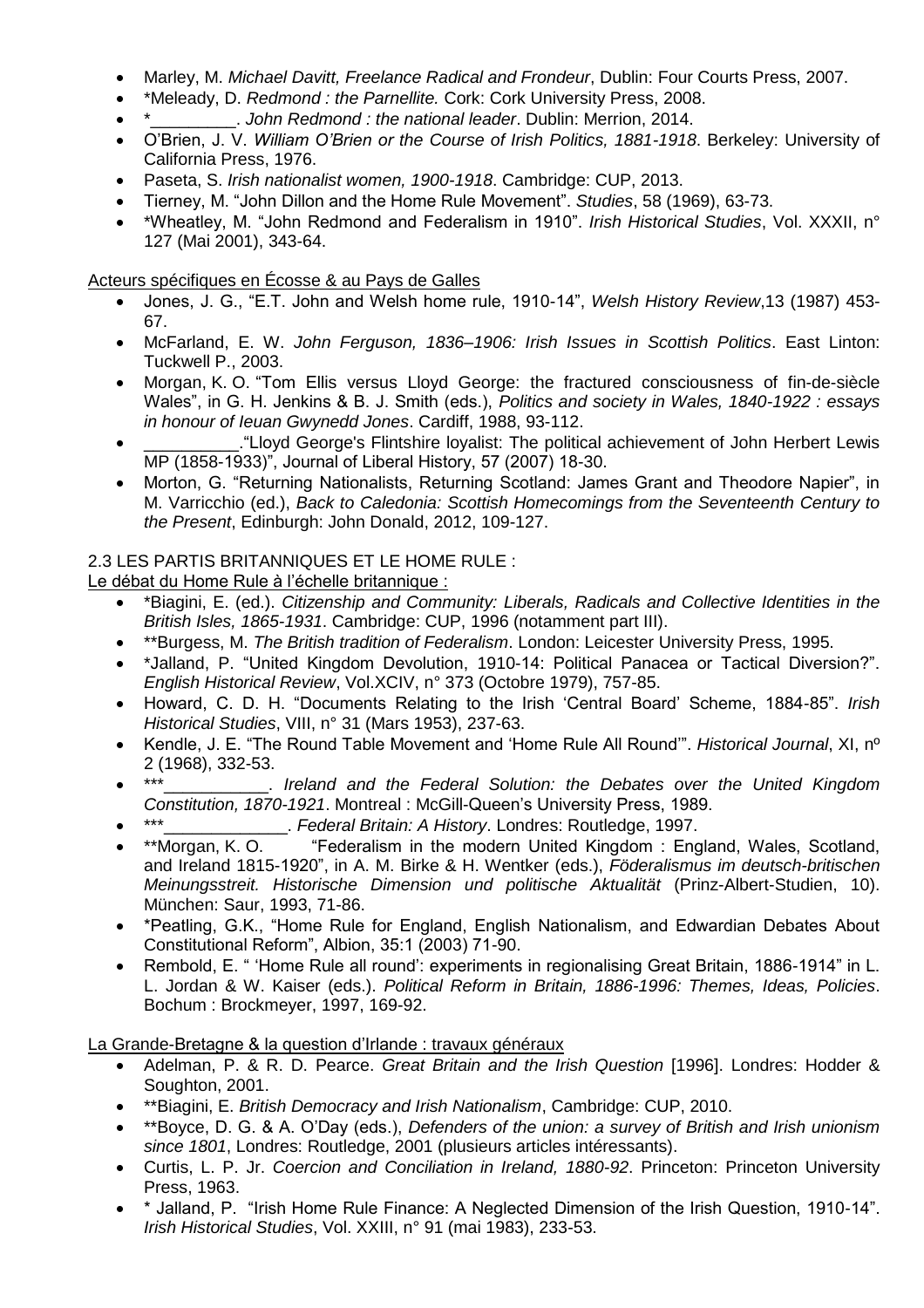- Jenkins, T. A. "The Irish Question and Late Victorian Politics". *Modern History Review*, IX, n° 1 (1997), 6-9.
- Kinealy, Ch. "Famine Queen or Faery?: Queen Victorian and Ireland" in R. Swift & Ch. Kinealy (eds.). *Politics and Power in Victorian Ireland*. Dublin: Four Courts Press, 2006, 21-53.
- Loughlin, J. P. "Anglo-Saxonism and the Home Rule debate of 1886", *Retrospect* (1979), 30-5.
- \*\* Lubenow, W. C. *Parliamentary Politics and the Home Rule Crisis: The British House of Commons in 1886*. Oxford: Clarendon Press, 1988.
- Murphy, J. H. *Abject Loyalty: Nationalism & Monarchy in Ireland during the Reign of Queen Victoria*. Washington, DC: Catholic University of America Press, 2011.
- \*O'Callaghan, M. *British High Politics and a Nationalist Ireland: Criminality, Land, and the Law under Foster and Balfour*. Cork: Cork University Press, 1994.
- Quinault, R. "Victorian Prime Ministers and Ireland" in R. Swift & Ch. Kinealy (eds.). *Politics and Power in Victorian Ireland*. Dublin: Four Courts Press, 2006, 54-68.
- Smith, J. *Britain and Ireland: from Home Rule to Independence*. Harlow: Longman, 2000.
- Townshend, C. "British Policy in Ireland, 1906-1921", in D. G. Boyce (ed.). *The Revolution in Ireland, 1879-1923*. Basingstoke: Macmillan, 1988, 173-92.

#### Parti libéral & Home Rule

Il existe énormément d'articles et ouvrages sur Gladstone et l'Irlande. Par souci de concision, on poura mentionner des ouvrages qui ont fait date comme Hammond, J. C. *Gladstone and the Irish Nation* [1938]. Londres: Frank Cass, 1964 & Vincent, J. R. *Gladstone and Ireland*. Londres: OUP, 1977. Plusieurs articles ont aussi été publiés entre les années 60 et 80 par, entre autres, E. D. Steele & R. Shannon. Mais il existe des recueils d'articles plus récents, parmi lesquels on recommandera :

- D. W. Bebbington & R. Swift (eds.). *Gladstone Centenary Essays*. Liverpool: Liverpool University Press, 2000 (notamment pour les articles de A. O'Day pp. 163-183 & D. G Boyce Boyce, pp. 184-201)
- Boyce, D. G. & O'Day A. (eds). *Gladstone and Ireland : politics, religion, and nationality in the Victorian age*. Basingstoke: Palgrave, 2010 (pour l'article de N. C. Fleming, pp. 140-61).
- Daly, M. E.& K. Th. Hoppen, K. Theodore. *Gladstone : Ireland and beyond*. Dublin: Four Courts, 2011 (notamment pour l'article de A. Jackson pp. 23-44)
- •

Et pour l'attitude de Gladstone et des Libéraux face à la question d'Ulster, on pourra consulter:

- Jalland, P*. The Liberals and Ireland: the Ulster Question in British Politics to 1914*. New York: St Martin's Press, 1980
- Loughlin, J. *Gladstone Home Rule, and the Ulster Question, 1882-93*. Dublin: Gill & Macmillan, 1986.

Pour le parti libéral dans son ensemble ou d'autres figures importantes du parti libéral en relation avec l'Irlande mais aussi l'Écosse & le Pays de Galles, on peut retenit :

- Benbough-Jackson, M. J. & Evans, N. "Ritual, Symbol and Politics : Gladstone, Swansea and Wales in 1887", *Welsh History Review*, 26:3 (2013) 454-481.
- Bew, Paul. *Churchill and Ireland*. Oxford: OUP, 2016 (chap. 1 à 4).
- Chambers, I. *The Chamberlains, The Churchills, and Ireland, 1874-1922.* Youngstown, NY: Cambria Press, 2006.
- \_\_\_\_\_\_\_\_\_\_."Winston Churchill and Irish Home Rule, 1899-1914". *Parliamentary History*, XIX, n° 3 (2000), 405-421.
- \*Fanning, J. R. "The Irish Policy of Asquith's Government and the Cabinet Crisis of 1910", in A. Cosgrove & D. McCartney (eds.). *Studies in Irish History, Presented to R. Dudley-Edwards*. Dublin: UCD, 1979, 279-303.
- \*Finlay, R. J. "Radical liberalism and nationalism in mid-Victorian Scotland", in I. Z. Dénes (ed.), *Liberty and the search for identity : liberal nationalisms and the legacy of empires*. Budapest: Central European University Press, 2006, 37-54.
- Gronbeck, B. E. "John Morley and the Irish Question: Chart, Prayer, Dream". *Speech Monographs*, XL (1973), 287-95.
- Hamer, D. A. "The Irish Question and Liberal Politics, 1886-1894". *Historical Journal*, XII (1969), 511-532.
- \*Hepburn, A. C. "The Irish Council Bill and the Fall of Sir Anthony McDonnell, 1906-7". *Irish Historical Studies*, XVII, (1970), 470-98.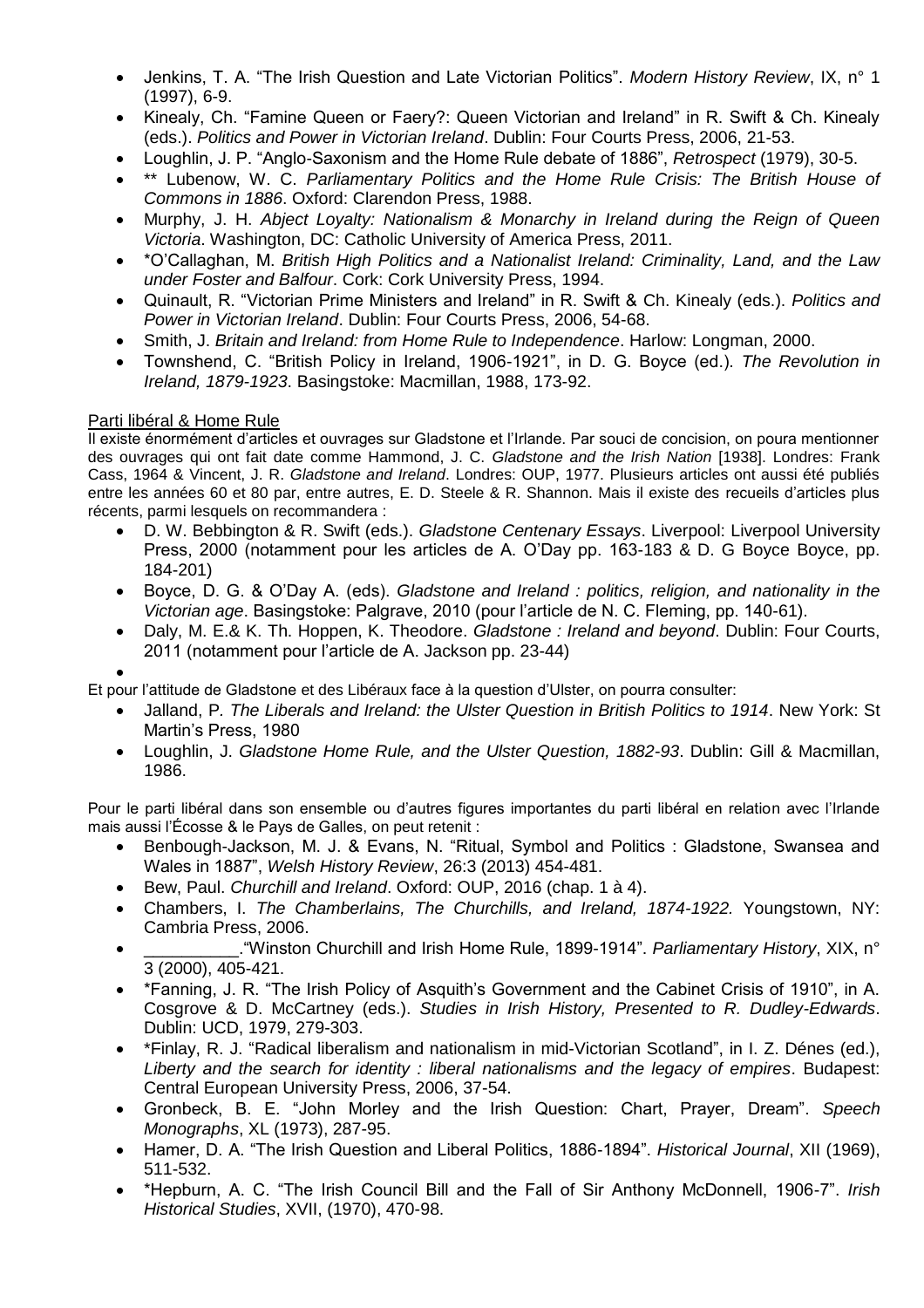- \*Howard, C. D. H. "Joseph Chamberlain, Parnell and the Irish 'Central Board' Scheme, 1884-85". *Irish Historical Studies*, VIII, n° 32 (Septembre 1953), 324-61.
- \*Jalland, P. "A Liberal Chief Secretary and the Irish Question: Augustine Birrell, 1907-14". *Historical Journal*, XIX (1976), 421-51.
- \*Jones, J. G., "Lloyd George, Cymru Fydd and the Newport meeting of January 1896", *National Library of Wales Journal*, 29 (1996) 435-53.
- \*\*Lloyd-Jones, N., "Liberalism, Scottish Nationalism and the Home Rule Crisis, c.1886–93", *English Historical Review*,129 : 539(2014), 862-887
- \* Loughlin, J. "Joseph Chamberlain, English Nationalism and the Ulster Question". *History*, LXXVII (1992), 202-19.
- Lubenow, W. C. "Irish Home Rule and the Social Basis of the Great Separation in the Liberal Party in 1886". *Historical Journal*, XXVIII (1985), 125-42.
- \*Lubenow, W. C. "The Liberals and the national question: Irish home rule, nationalism and the relationship to nineteenth century Liberalism". *Parliamentary History*, XIII (1994), 119-42.
- McCready, H. W. "Home Rule and the Liberal Party, 1880-1901". *Irish Historical Studies*, XIII, nº 52 (septembre 1963), 316-348.
- Moody, T. W. "The Irish Home Rule Movement and the British Liberal Party". *Topic,* XIII (1967), 44-59.
- \*\*Morgan, K. O. "Gladstone, Wales and the new radicalism", in P. J. Jagger (ed.). *Gladstone.* Londres : Hambledon, 1998, 123-36.
- \_\_\_\_\_\_\_\_\_. "Liberals, nationalists, and Mr. Gladstone", *Transactions of the Honourable Society of Cymmrodorion* (1960), 36-52.
- \*Savage, D. W. "The Parnell of Wales Has Become the Chamberlain of England: Lloyd George and the Irish Question". *Journal of British Studies*, XII (1972-3) , 86-108.

## Radicalisme et Home Rule :

- \* Heyck, T. W. *The Dimensions of British Radicalism: The Case of Ireland*, *1874-95*. Urbana: University of Illinois Press, 1974.
- \_\_\_\_\_\_\_\_\_\_\_\_\_\_. "Home Rule, Radicalism and the Liberal Party, 1886-95". *Journal of British Studies*, XIII, nº 2 (1974), 66-91.
- \*Murphy, R. "Joseph Chamberlain: radical and imperialist". *Modern History Review*, XII, 3 (2001), 27-9.

# Labour et Home Rule

- \*Bleiman, D. & M. Keating. *Labour and Scottish Nationalism*, Londres : Macmillan, 1979.
- \*\*McLean, R. *Labour and Scottish Home Rule: Part I Mid-Lanark to Majority Government 1888– 1945*. Whitburn: Scottish Labour Action, 1991.

# Unionistes britanniques

- *- Parti conservateur*
	- \*Akers-Douglas, E. A. (3rd Viscount Chilston). "The Tories and Parnell, 1885-91". *Parliamentary Affairs*, XIV (1960), 55-71.
	- \*Dutton, D. *'His Majesty's Loyal Opposition', The Unionist Party in Opposition 1905-1915*. Liverpool: Liverpool University Press, 1992.
	- Evans, S. "The Conservatives and the Redefinition of Unionism, 1912-21". *Twentieth-Century British History*, IX (1998), 1-27.
	- Fanning, J. R. "The Unionist Party and Ireland, 1906-10". *Irish Historical Studies*, XV (1966-7), 147-71.
	- \*Finlay, R. J., "Patriotism, Paternalism and Pragmatism : Scottish Toryism, Union and Empire, 1912-65", in D. Torrance (ed.), *Whatever happened to Tory Scotland?*. Edinburgh: Edinburgh University Press, 2012, 29-42.
	- \*\*Gailey, A. *Ireland and the Death of Kindness: The Experience of Constructive Unionism, 1890- 1905*. Cork: Cork University Press, 1987.
	- Hudson, D. R., *The Ireland That We Made: Arthur & Gerald Balfour's Contribution to the Origins of Modern Ireland*. Akron, OH: University of Akron Press, 2003.
	- Kendle, J. *Walter Long, Ireland and the Union, 1905-1920*. Kingston & Montréal: McGill Queen's University Press, 1992.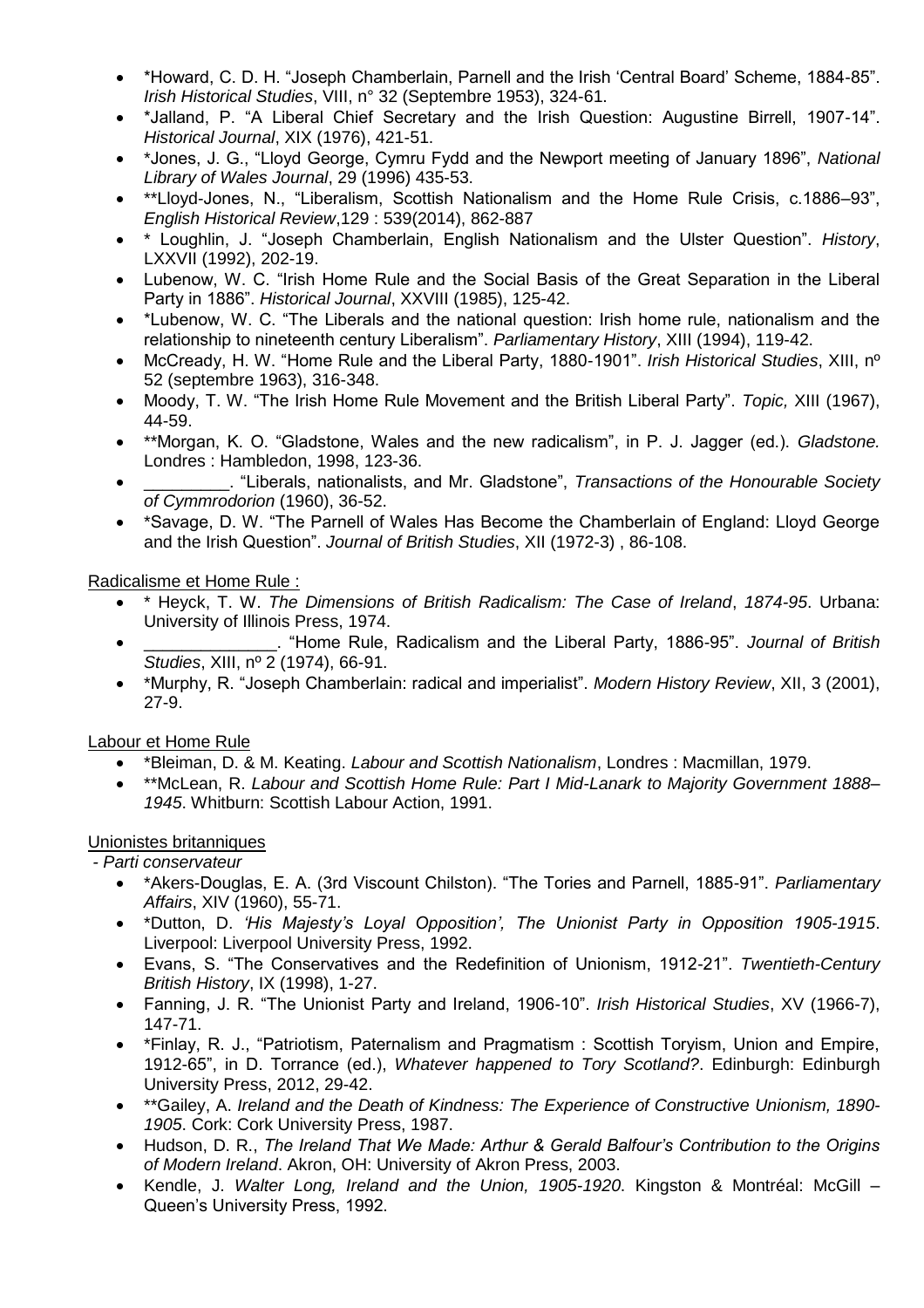- \*Shannon, C. B. "Lord Randolph Churchill and Ireland: The Road to and from the Orange Card, 1886-1893", in R. McNamara (ed.), *The Churchills in Ireland: connections and controversies*. Dublin: Irish Academic Press, 2012, 87-126.
- \*Saunders, R., "Tory Rebels and Tory Democracy: The Ulster Crisis, 1900-1914", in B. W. Hart & R. Carr (eds.), *The foundations of the British Conservative Party : essays on Conservatism from Lord Salisbury to David Cameron*. Londres: Bloomsbury Academic, 2013, 65-83.
- Shannon, C. B. *Arthur J. Balfour and Ireland, 1874-1922*. Washington D.C.: The Catholic University of America Press, 1988.
- \*Smith, J. *The Tories and Ireland, 1910-1914: Conservative Party Politics and the Home Rule Crisis*. Dublin: Irish Academic Press, 2000.
- Thornley, D. "The Irish Conservatives and Home Rule, 1869-1873". *Irish Historical Studies*, XI, n° 43 (March 1959), 200-222.
- \*Warren, A. "Disraeli, the Conservatives and the government of Ireland: Part 2 1868-81". *Parliamentary History*, XVIII (1999), 145-67.

*- Libéraux unionistes*

- \*\* Cawood, I. *The Liberal Unionist Party : a history*. Londres: I.B. Tauris, 2012.
- Davis, P. "The Liberal Unionist Party and the Irish Policy of Lord Salisbury's Government, 1886- 92". *Historical Journal*, XVIII (1975), 85-104.
- Ferris, W. "The Candidates of the Liberal Unionist Party, 1886–1912", *Parliamentary History*, 30:2 (2011) 142-157.
- Jenkins, T. A. "Hartington, Chamberlain and the Unionist Alliance, 1886—1895". *Parliamentary History*, XI (1992), 108-38.
- McCaffrey, J. F. "The origins of Liberal Unionism in the West of Scotland", *Scottish Historical Review*, 50 (1971), 47-71.

*- Unionismes en Écosse & au Pays de Galles*

- \*\*Jackson, A. *The Two Unions Ireland, Scotland, and the Survival of the United Kingdom, 1707–* 2007. Oxford: OUP, 2012<sup>[1</sup>]<sup>[1</sup>](notamment part III).
- **Example 2** · "Sociability, status and solidarity: Scottish Unionism in the era of Irish Home Rule, 1886-1920", in D. Torrance, David (ed.). *Whatever happened to Tory Scotland?* Edinburgh: Edinburgh University Press, 2012, 14-28.
- \*Kidd, C. *Union and Unionisms: Political Thought in Scotland, 1500–2000*. Cambridge: CUP, 2008.
- \*\*Lloyd Jones, N. "Liberal Unionism and political representation in Wales, c.1886–1893", *Historical Research*, 88:241 (2015), 482-507.
- Macdonald, C. M.M. *Unionist Scotland, 1800–1997*. Edinburgh: John Donald, 1998.
- \* Morton, G. "Scotland is Britain: The Union and Unionist Nationalism, 1807– 1907", *Journal of Irish Scottish Studies*, 1 (2008).

Figures intellectuelles & Home Rule :

- Boyce, D. G. & J. Stubbs. "F. S. Oliver, Lord Selborne and Federalism". *Journal of Imperial and Commonwealth History*, vol. V , n° 1 (octobre 1976), 53-81.
- Cosgrove, R. A. "The Relevance of Irish History: the Gladstone-Dicey Debate about Home Rule, *Éire-Ireland*, XIII, nº 4 (1978), 6-21.
- \* Dunne, T. "La Trahison des Clercs: British Intellectuals and the First Home Rule Crisis". *Irish Historical Studies*, XXIII, nº 90 (1982), 134-73.
- Ford, T. H. "The re-making of a Unionist : A.V. Dicey and the second home rule bill", *Éire-Ireland*, 171(1982), 107-36.
- \*Harvie, C. "Ideology and Home Rule: James Bryce, A. V. Dicey and Ireland, 1880-87". *English Historical Review*, XCI, n° 359 (avril 1976), 298-314.
- \_\_\_\_\_\_\_\_. "Ireland and the Intellectuals, 1848-1922". *New Edinburgh Review*, XXXVIII-XXXIX (1977), 35-42.
- Steele, E. D. "J. S. Mill and the Irish Question: Reform and the Integrity of the Empire, 1865- 1870". *Historical Journal*, XIII, n º 3 (1970), 419-50.
- Tulloch, H. "A. V. Dicey and the Irish Question, 1870-1922". *The Irish Jurist*, new series, XV (1980), 825-40.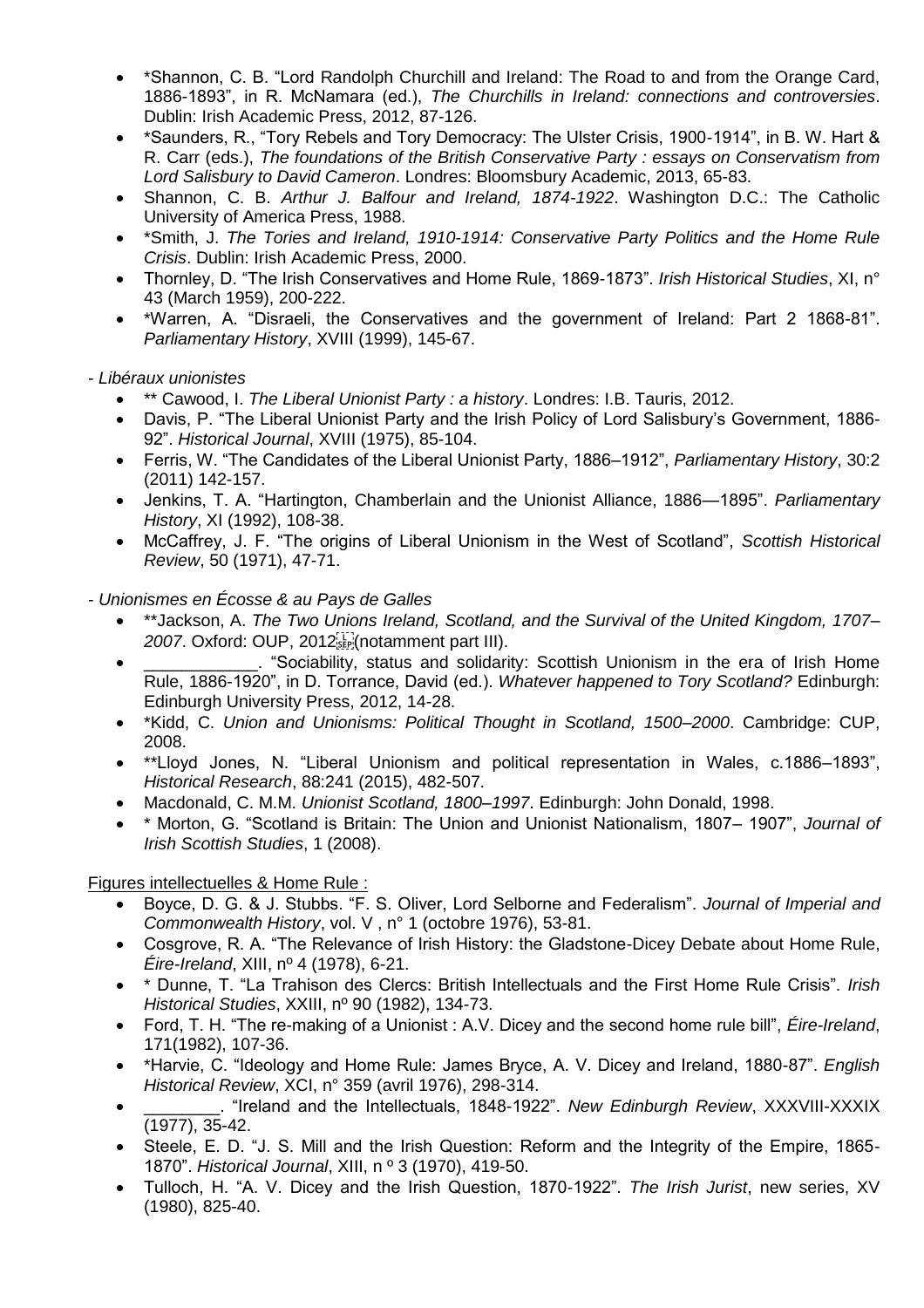La presse britannique, l'opinion publique et le Home Rule :

- De Nie, M. W. "W. T. Stead, Liberal Imperialism, and Ireland", in K. Steele & M. de Nie (eds.), *Ireland and the new journalism*. Basingstoke: Palgrave 2014, 101-118.
- Greene, Th. R. "The English catholic press and the home rule bill, 1885-86", *Éire-Ireland*, 103 (1975), 18-37.
- \*Jackson, D. *Popular Opposition to Irish Home Rule in Edwardian Britain*. Liverpool: Liverpool University Press, 2009.
- \*Kennedy, Th. C. "Hereditary enemies: Home Rule, Unionism and The Times". *Journalism History*, XXVII, 1 (2001), 34-42.
- Moody, T.W. "The *Times* versus Parnell and Co., 1887-90". *Historical Studies*, VI (1968), 147-82.
- Parry, A. "The Home Rule Crisis and the "Liberal" Periodicals, 1886-1895: Three Case Studies". *Victorian Periodical Review*, XXII (1989), 18-30.
- \*\*\* Peatling, G. K. *British Opinion and Irish Self-Government, 1865-1925: from unionism to liberal commonwealth*. Dublin: Irish Academic Press, 2001.

2.4 LA QUESTION DU HOME RULE VUE DE L'EMPIRE ET DE L'ÉTRANGER:

Précédents impériaux au Home Rule

- \*Mohr, T. "The Impact of Canadian Confederation in Ireland", in M. Martel, J. Krikorian and A. Shubert (eds). *Globalizing Confederation - Canada and the World in 1867*. Toronto: University of Toronto Press, 178-193.
- Schreuder, D. M., « Locality and metropolis in the British Empire : a note on some connections between the British North America Act (1867) and Gladstone's first Irish Home Rule Bill » in J. A. Benyon, & al. *Studies in Local History: Essays in honour of Professor Winifred Maxwell*, Cape Town, 1976, 48-58

Mouvements pour le Home Rule & Empire britannique: liens et contacts trans-impériaux

- Brasted, H. V. "Irish Nationalism and the British Empire in the Late Nineteenth Century", in O McDonagh & P. Travers (eds.). *Irish Culture and Nationalism*. Londres: Macmillan, 1983, 83-103.
- Brown, S. J. "'Echoes of Midlothian' : Scottish Liberalism and the South African war, 1899-1902", *Scottish Historical Review*, 71(1992), 156-83.
- Campbell, H. "John Redmond and the Irish National League of Australia and New Zealand, 1883". *History*, LXXXVI, n° 283 (2001), 348-62.
- \* Collombier-Lakeman, P. "Ireland and the Empire: The Ambivalence of Irish Constitutional Nationalism", *Radical History Review*, 104 (2009), 57-76.
- Crangle, J. V. "Irish Nationalist Criticism of the Imperial Administration of India, 1880-84". *Quarterly Review of Historical Studies*, XI (1972), 189-94.
- Cumpston, M. "Some Early Indian Nationalists and their Allies in the British Parliament, 1851- 1906". *English Historical Review*, vol. LXXVI, n° 299 (avril 1961), 279-97.
- Davis, R. P. *Irish Issues in New Zealand Politics 1868-1922*. Dunedin: Otago University Press, 1974.
- \*Finlay, R. J. "National Identity, Union, and Empire, c.1850–c.1970", in J. M. MacKenzie & T. M. Divine, *Scotland and the British Empire* (The Oxford history of the British Empire companion). Oxford: OUP, 2011, 280-316.
- Forsyth, D. "Empire and Union: Imperial and National Identity in Nineteenth Century Scotland", *Scottish Geographical Magazine*, 113 (1997).
- Fraser, T. "Ireland and India" in K. Jeffery (ed.). *An Irish Empire Aspects of Ireland and the British Empire*. Manchester : Manchester University Press, 1996, 77-93.
- Holmes, M. "The Irish and India : Imperialism, Nationalism and Internationalism" in A. Bielenberg (ed.). *The Irish Diaspora*. Harlow & New York : Longman, 2000, 235-50.
- Howe, S. *Ireland and Empire: Colonial Legacies in Irish History and Culture*. Oxford : OUP, 2000.
- Jones, A. & B. Jones, "The Welsh World and the British Empire, c. 1851-1939: An Exploration." *Journal of Imperial and Commonwealth History*, 31,2 (2003), 57-81.
- \*Kennedy, James, *Liberal Nationalisms: Empire, State, and Civil Society in Scotland and Quebec*, Montreal and Kingston: McGill-Queen's University Press, 2013.
- Kenny K. (ed.). *Ireland and the Empire*. Oxford: OUP, 2004. (notamment pour les articles de K. Kenny, K., pp. 90-122 & D. McMahon, pp. 182-219).
- \* Kidd, Colin, "Race, Empire, and the Limits of Nineteenth-Century Scottish Nationhood", *Historical Journal*, 46: 4 (2003) 873-92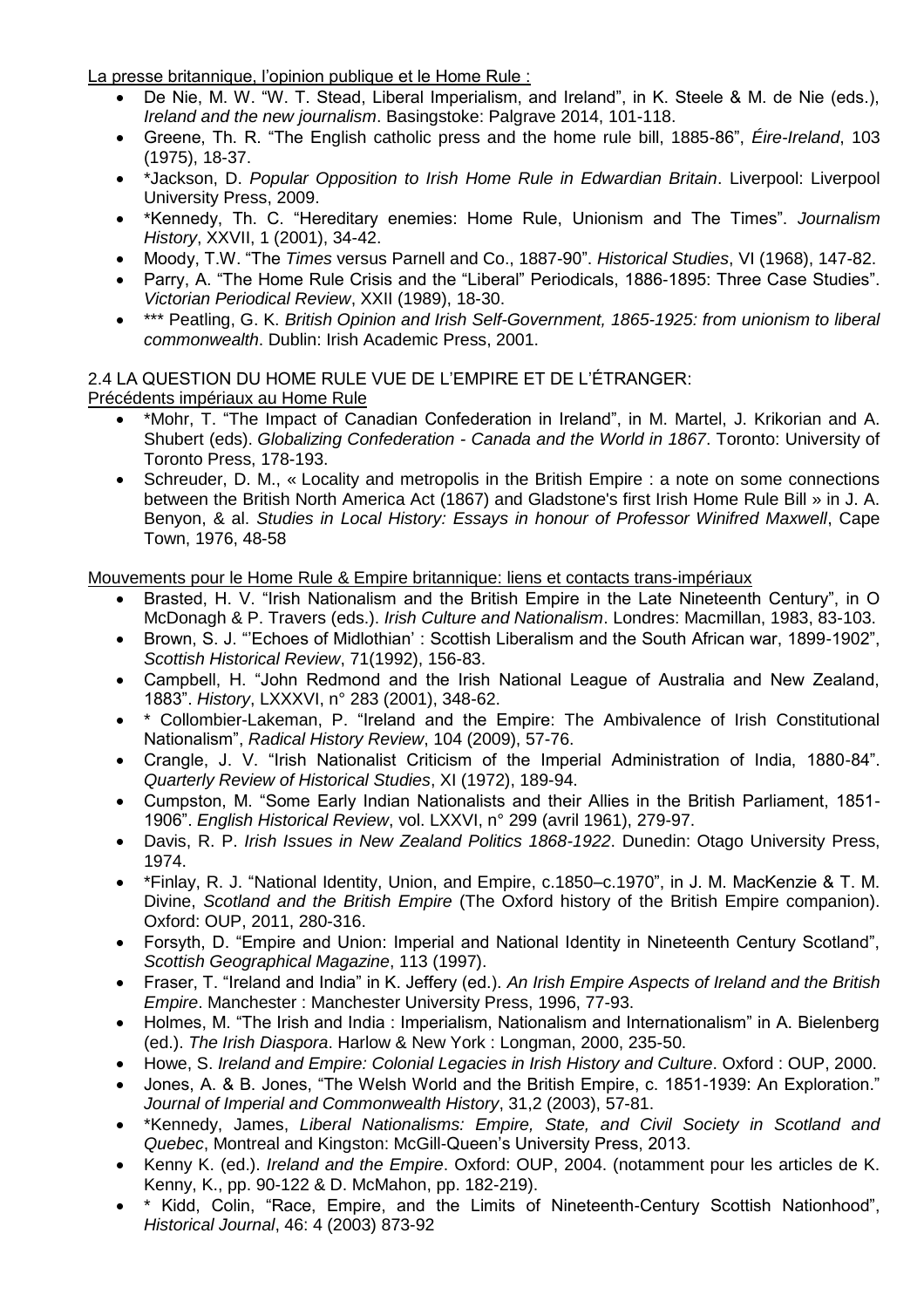- King, C. "Michael Davitt, Irish Nationalism and the British Empire in the late nineteenth century" in P. Gray (ed.). *Victoria's Ireland, Irishness and Britishness, 1837-1901*. Dublin: Four Courts Press, 2004, 116-30.
- Lyne, D. C. "Irish-Canadian contributions to the Home Rule movement in the 1890s". *Studia Hibernica*, 7 (1967), 182-206.
- McCracken, D. P. *Forgotten Protest, Ireland and the Anglo-Boer War*. Belfast : Ulster Historical Foundation, 2003.
- Mclaughlin, R. *Irish Canadian conflict and the struggle for Irish independence, 1912-1925*. Toronto; University of Toronto Press, 2013 (chap. 1 & 2).
- Morgan, H. "An unwelcome heritage: Ireland's role in British Empire building". *History of European Ideas*, vol. XIX, n°<sup>s</sup> 4-6(1994), 619-25.
- \*Potter, S (ed.), *Newspapers and Empire in Ireland and Britain, c. 1857-1921*. Dublin: Four Courts Press, 2004 (notamment pour les articles de R. J. Finlay sur l'Écosse, 62-74, de A. Jones & B. Jones sur le Pays de Galles, 75-87 et de F. Larkin sur l'Irlande, 109-23)
- Taylor, G. P. "Cecil Rhodes and the Second Home Rule Bill". *Historical Journal*, XIV (1971), 771- 81.
- \*Townend, P. A., *The Road to Home Rule, Anti-imperialism and the Irish National Movement*. Madison: University of Wisconsin Press, 2016.
- \_\_\_\_\_\_\_\_\_\_\_. " 'No imperial privilege': Justin McCarthy, Home Rule, and empire", *Éire-Ireland*, 42:1-2 (2007) 201-228.
- Wilson, R. "Imperialism in Crisis : the 'Irish' Dimension", in M. Langam & B. Schwarz (eds.). *Crises in the British State, 1880-1930*. Londres : Hutchinson, 1985, 151-78.

Sentiment anti-home rule & empire

- Blackstock, A. & F. O'Gorman. *Loyalism and the formation of the British world, 1775-1880*. Woodbridge: The Boydell Press, 2014.
- Macpherson, D. A. J. *Women and the Orange Order : female activism, diaspora and empire in the British world, 1850-1940*. Manchester: Manchester University Press, 2016
- Jackson, A. "Ireland, the Union, and the Empire, 1800-1960", in K. Kenny (ed.). *Ireland and the Empire*. Oxford/ OUP , 2004, 123-153.
- McLaughlin, R. "Irish Nationalism and Orange Unionism in Canada: a Reappraisal". *Éire-Ireland*, vol. XLI, n°<sup>s</sup> 3-4 (2007), 80-109.

Le projet de "imperial federation"

- \*Burgess, M. "Lord Rosebery and the Imperial Federation League, 1884-1893", *New Zealand Journal of History*, 13:2 (1979), 165-181.
- \_\_\_\_\_\_\_\_\_\_. "Imperial Federation: Continuity and Change in British Imperial Ideas, 1869-1871", *New Zealand Journal of History*, 17:1 (1983), 60-80.
- **Example 2** Terresten Centenary': The Formation of the Imperial Federation League in the UK", *Round Table*, 289 (1984) 76-85.
- \*Kendle, J. E. *The Round Table Movement and Imperial Union*. Toronto: University of Toronto Press, 1975.
- \*Koditschek, Th. *Liberalism, imperialism and the historical imagination: nineteenth-century visions of a Greater Britain*. Cambridge: CUP, 2011.
- May, A. Ch., "The Round Table and Imperial Federation, 1910-17", *Round Table*, 99:410 (2010), 547-56.
- Mehrotra, R., "Imperial federation and India, 1868-1917", *Journal of Commonwealth Political Studies*, 1 (1961), 29-40.
- \*\*Mioche, A. "Le nationalisme imperial : l'idée de fédération impériale britannique des années 1880 aux années 1930", in B. Cottret, Bernard (ed.), *Du patriotisme aux nationalismes, 1700- 1848 : France, Grande-Bretagne, Amérique du Nord*. Paris: Créaphis, 2002, 199-220.

#### Les États Unis & la question du Home Rule:

(Bien que ce thème ne figure pas explicitement dans le texte de cadrage, on pourrait attendre des candidats qu'ils soient conscients de l'intérêt que l'importante diaspora irlandaise porta à la question.)

• Flewelling, L. "The Ulster Crisis in Transnational Perspective: Ulster Unionism and America, 1912–14", *Éire-Ireland*, 51:1 & 2 (Spring/Summer 2016) 118-140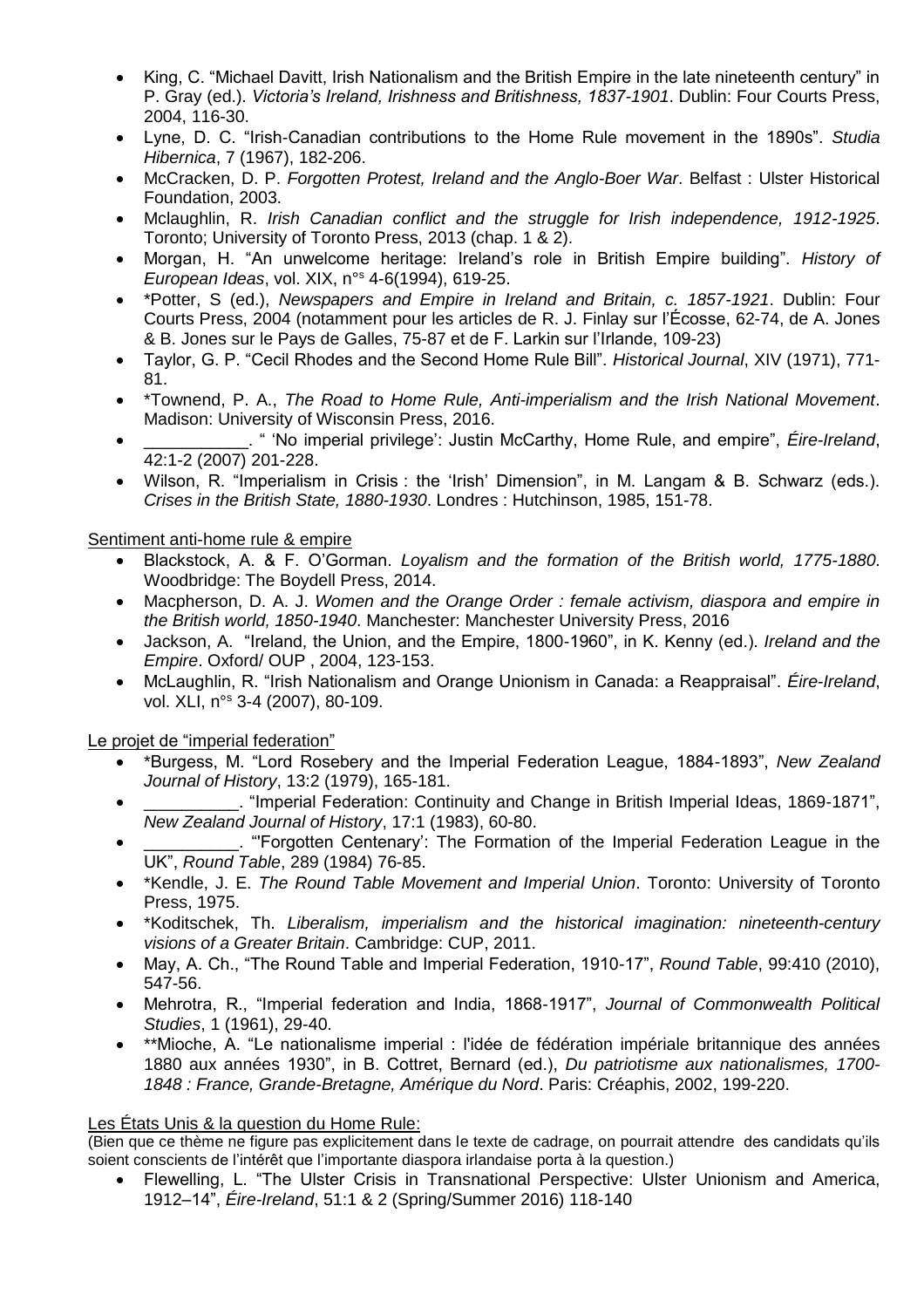- O'Day, A. "Irish Nationalism and Anglo-American Relations in the Later Nineteenth and Early Twentieth Century" in F. F. Leventhal & R. E. Quinault (eds.). *Anglo-American Attitudes: from Revolution to Partnership*. Aldershot: Algate, 2000, 168-94.
- Tansill, C. C. *America and the Fight for Irish Freedom, 1866-1922*. New York: Devin-Adair Co., 1957.
- Ward, A. J. *Ireland and Anglo-American Relations, 1899-1921*. Londres: Weidenfeld & Nicolson, 1969.

## 2.5 LE CAS SPÉCIFIQUE DE L'UNIONISME IRLANDAIS & DE L'ULSTER

Églises, identités confessionnelles et Home Rule

- Golden, J.J., "The Protestant Influence on the Origins of Irish Home Rule, 1861–1871", *English Historical Review*, 128 (2013).
- Hempton, D. "'For God and Ulster': Evangelical Protestantism and the Home Rule Crisis of 1886", in K. Robbins (ed.). *Protestant Evangelicalism: Britain, Ireland, Germany and America, c. 1750-c. 1959*. Oxford: Basil Blackwell, 1990, 225-254.
- Jackson, A. "Unionist Politics and Protestant Society in Edwardian Ireland". *Historical Journal*, XXXIII (1990), 839-66.
- Larkin, E. *The Roman Catholic Church and the Creation of the Modern Irish State, 1878-86*. Dublin & Philadelphie: American Philosophical Society, 1975.
- Larkin, E. J. *The Roman Catholic Church and the Home Rule Movement, 1870-1874*. Dublin: Gill & Macmillan, 1990.
- \_\_\_\_\_\_\_\_\_\_\_\_. *The Roman Catholic Church and the Emergence of the Modern Irish Political System, 1874-78*. Dublin: Four Courts Press, 1996.
- Megahey, A. "'God Will Defend the Right': the Protestant Churches and Opposition to Home Rule in D. G. Boyce & A. O'Day (eds.). *Defenders of the Union: A Survey of British and Irish Unionism since 1801*. Londres: Routledge, 2001,159-75.
- Miller, D. *Church, State and Nation in Ireland, 1898-1921*. Dublin: Gill & Macmillan, 1973.
- Scholes, A. *The Church of Ireland and the third Home Rule Bill*. Dublin: Irish Academic Press, 2010.
- Walker, G. "The Irish Presbyterian anti-Home Rule conversion of 1912". *Studies*, LXXXVI (1997), 71-77.

L'unionisme irlandais sous toutes ses formes – travaux généraux :

- Biggs-Davison, J. & G. Chowdharay-Best. *The Cross of St Patrick, The Catholic Unionist Tradition in Ireland*. Bourne End: The Kensal Press, 1984.
- \*\*Buckland, P. J. *Irish Unionism I: The Anglo-Irish and the New Ireland, 1885-1922*. Dublin: Gill & Macmillan, 1972.
- <sub>-</sub>, Irish Unionism II: UlsterUnionism and the Origins of Northern Ireland, 1886-1922. Dublin: Gill & Macmillan, 1973.
- Lyons, F. S. L. "The Irish Unionist Party and the Devolution Crisis of 1904-5". *Irish Historical Studies*, VI, nº 21 (Mars 1948), 1-22.
- McDowell, R. B. *Crisis and Decline: The Fate of the Southern Unionists.* Dublin: Liliput Press, 1997.
- Savage, D. C. "The Irish Unionists: 1867-1886". *Éire-Ireland*, II, nº 3 (1967), 86-101.

# Forces politiques en Ulster :

- Bruce, S. *The Edge of the Union: Ulster Loyalist Political Vision*. Oxford: OUP, 1994.
- Buckland, P. J. "The Unity of Ulster Unionism". *History*, LIX (1973), 211-23.
- Gibbon, P. *The Origins of Ulster Unionism: the Formation of Popular Protestant Politics and Ideology*. Manchester: Manchester University Press, 1975.
- \*Harbinson, J. F. *The Ulster Unionist Party, Its Development and Organisation, 1882-1973*. Belfast: Blackstaff Press, 1977.
- Hepburn, A. C. *Catholic Belfast and Nationalist Ireland in the era of Joe Devlin, 1871-1934*. Oxford: OUP, 2008.
- \*\*Jackson, A. *The Ulster Party: Irish Unionists in the House of Commons, 1884-1911*. Oxford: Clarendon Press, 1989.
- Phoenix, E. *Northern Nationalism, Nationalist Politics, Partition and the Catholic Minority in Northern Ireland 1890-1940*. Belfast: Ulster Historical Foundation, 1994.